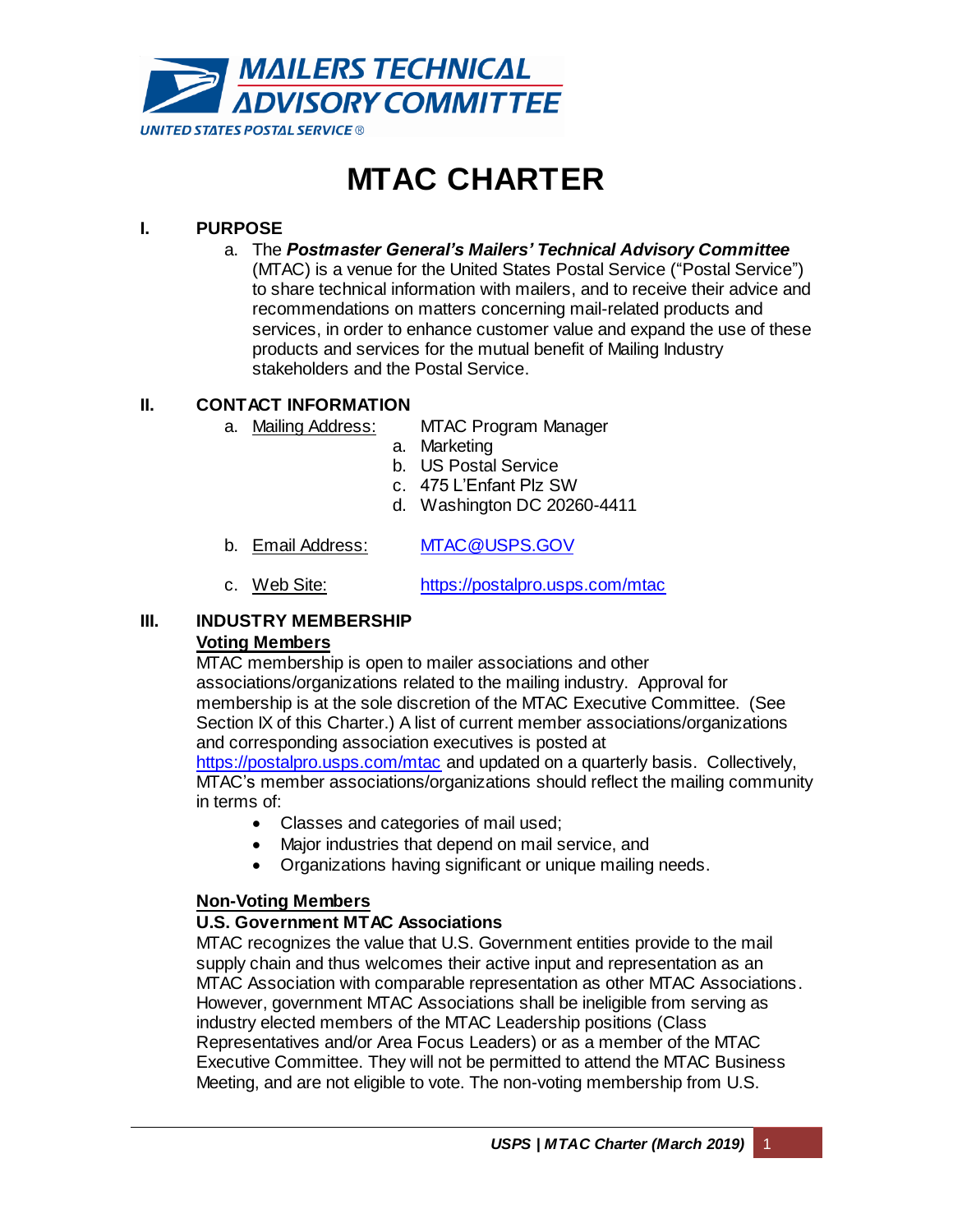

Government Associations will be allowed to participate and play a leadership role for MTAC Task Teams, Work Groups and User Groups

## **Non-Voting Members**

## **Postal Customer Council Advisory Committee (PCCAC) MEMBERSHIP**

To enable PCCs to benefit to a greater extent from MTAC outputs for the mutual benefit of mailing industry stakeholders and the Postal Service, MTAC has expanded membership to include PCCAC as a non-voting membership. The current PCCAC Industry Chair will serve as the Association/Organization Executive Contact and up to three industry representatives from the PCCAC will serve as MTAC representatives on a rotating basis who will be expected to attend MTAC meetings. PCCAC members shall be ineligible from serving as industry elected members of the MTAC Leadership positions (Class Representatives and/or Area Focus Leaders) or as a member of the MTAC Executive Committee. They will not be permitted to attend the MTAC Business Meeting, and are not eligible to vote. The non-voting membership from PCCs will be allowed to participate and play a leadership role for MTAC Task Teams, Work Groups and User Groups.

## IV. **MEETINGS**

MTAC meetings are held quarterly on a Calendar Year basis, and/or at the call of MTAC's Postal Service Co-Chair, at locations mutually convenient to the Postal Service and MTAC member associations/organizations. Currently, MTAC meetings are held at US Postal Service headquarters in Washington, DC. Meetings of MTAC member associations/organizations' executives and representatives may not be construed as official MTAC meetings unless an authorized representative of the Postal Service is in attendance and the Postal Service Co-Chair has approved it. Quarterly meeting agendas will be provided to the MTAC association executives and representatives and posted at <https://postalpro.usps.com/mtac> prior to each meeting. Notes will be kept of all MTAC proceedings, and will contain a description of the matters discussed, any conclusions reached, and items designated for further action. MTAC meeting notes, authorized presentation materials, and any reports received, issued, or approved by the MTAC Executive Committee, will be posted at <https://postalpro.usps.com/mtac> no later than two weeks after each quarterly meeting. Notes will be subject to review by the MTAC Leadership Committee prior to posting. A review of the items designated for further action will be reviewed prior to the next Quarterly MTAC meeting by the USPS and Industry Focus Area Leadership.

# **V. REPRESENTATIVES OF MEMBER ORGANIZATIONS**

Each MTAC member association/organization will nominate up to three (3) representatives for MTAC Executive Committee approval. To the greatest extent possible, an MTAC association/organization's nominees should be representative of the size, geographic location, classes of mail used, and nature of its underlying membership. Each nominee must be an official of his or her respective company or mailing industry entity, and the company/entity must belong to the MTAC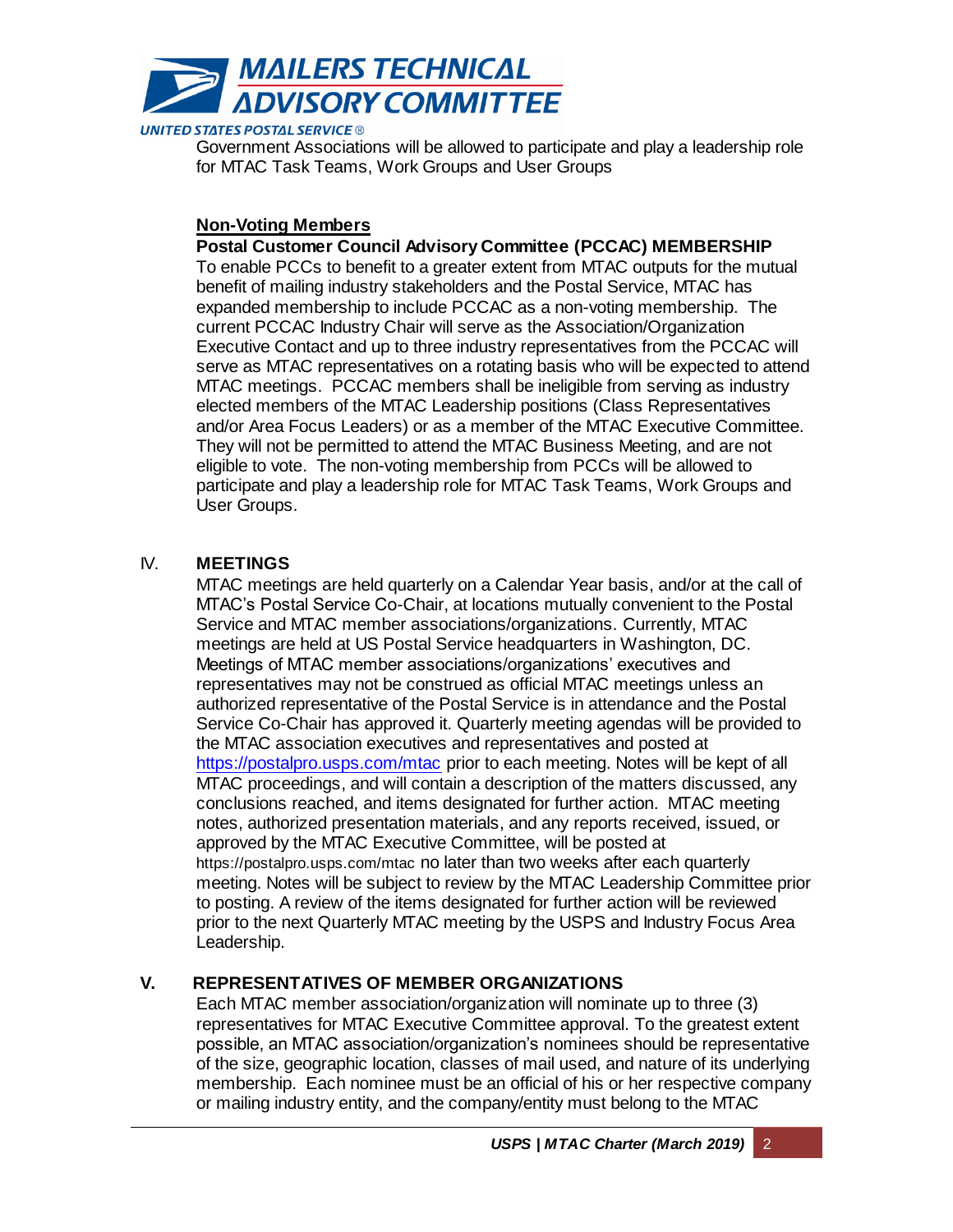

member association/organization. *Paid staff members of the MTAC member association/organization are not eligible to serve as MTAC representatives.*

The Executive Committee may consider the foregoing factors, and such other factors as it deems relevant and significant, in deciding whether to approve, remove, reject or retain for membership any existing or nominated representative. Any representative approved by the Executive Committee shall serve only until: (a) the representative resigns his or her role as representative, or (b) the representative's MTAC member association/organization replaces the representative, or c) if the representative is an elected Industry Leader who transitions into an industry not related to the mailing industry, or (d) the Executive Committee determines, in its sole discretion, to remove such representative from service. The criteria for removal are set forth in Section XI.

# **VI. ASSOCIATION EXECUTIVE OR KEY CONTACT**

Each MTAC member association/organization will designate an executive from its staff to act as its official association executive/key contact person/liaison with MTAC. The association executive/key contact person will:

- nominate the member association/organization's representatives,
- provide support to those representatives in communicating with the membership of the association/organization, and
- ensure the regular attendance, reporting, and participation of the member association/organization's member representatives

Because member associations/organizations nominate representatives to attend MTAC meetings on their behalf, association executives/key contact persons are not required to attend quarterly MTAC meetings. However, they are always welcome to attend if they so choose. They may also attend and participate in MTAC Work Group/User Group meetings. Task Team participation is by invitation only by the MTAC Leadership Committee.

## **VII. LEADERSHIP**

**Postal Service Chairs**: The Vice President, Marketing, serves as the MTAC Co-Chair for the Postal Service. At their discretion, the Postmaster General and/or Deputy Postmaster General may choose to appoint another postal Officer to fulfill the MTAC Co-Chair role. The postal Co-Chair appoints two postal Vice-Chairs and an MTAC Program Manager from the Postal Service, all of whom serve on the Executive Committee along with the postal Co-Chair and the industry leaders identified below.

**Industry Chairs**: The industry Co-Chair and Vice-Chair are elected from among current MTAC industry representatives (voting members only). They each serve a two-year term in those roles beginning in January of even-numbered years.

At the end of their two-year terms:

 The Co-Chair becomes the immediate past industry Chair, and serves in that role for another two-year term, and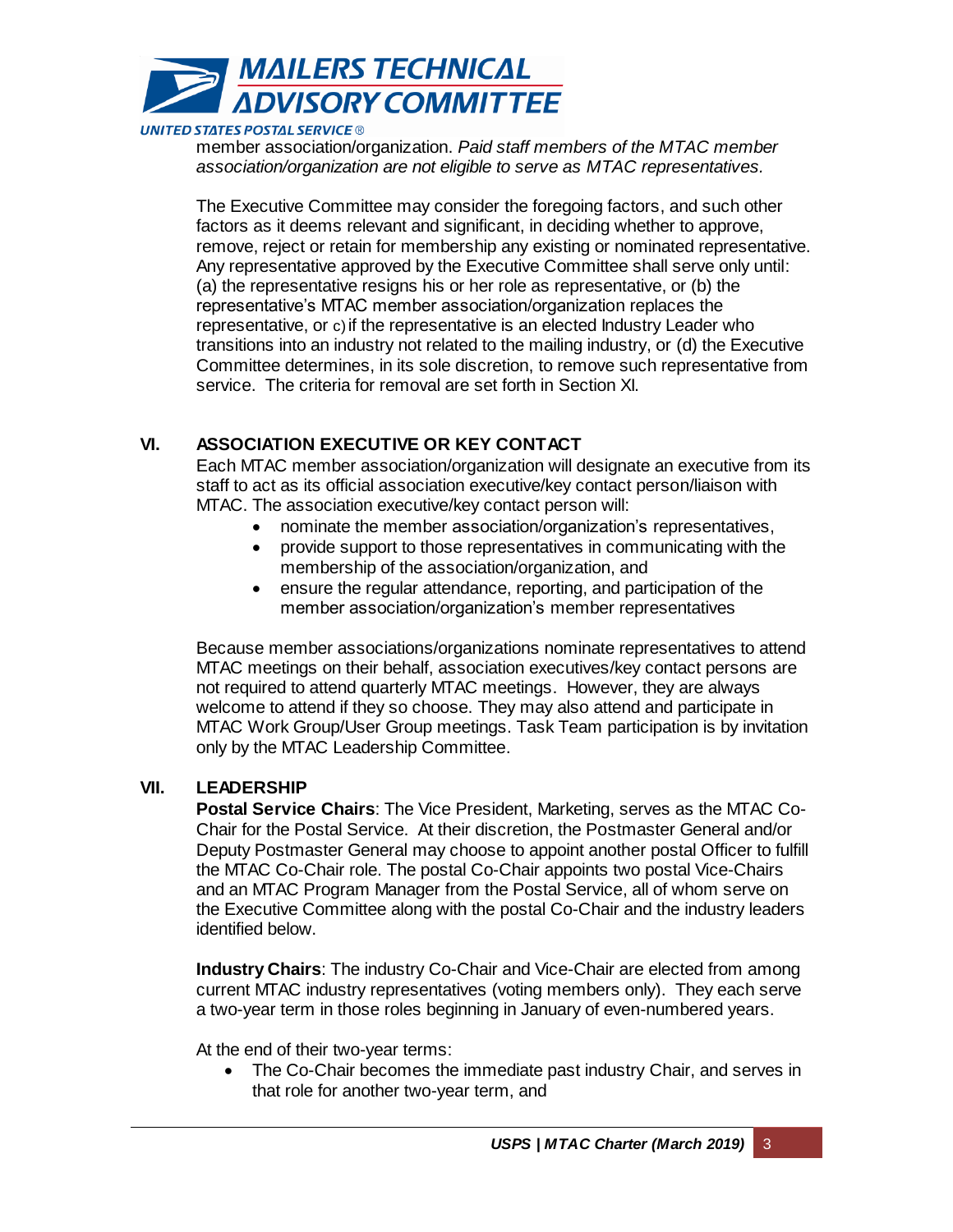

 The Vice-Chair automatically succeeds the Co-Chair and serves a twoyear term in that role.

In odd-numbered years, an election is held to elect the next industry Vice-Chair, who begins serving in that role the following January (even-numbered year).

To prepare for the election of the next industry Vice-Chair, in January of oddnumbered years, the current industry Co-Chair will ask the immediate past industry Chair to assemble and chair a nomination committee comprised of past Industry Co-Chairs to develop a list of potential nominees. By no later than April of each odd-numbered year, the nominating committee chair (past industry Co-Chair) will then provide the list of nominees to the postal Co-Chair, who takes the names of the proposed candidates to senior postal management for their consideration. The postal Co-Chair will advise the nominating committee Chair which nominees are acceptable to the Postal Service. The nominating committee will create the slate of nominees which are announced at the second quarterly MTAC business meeting of the odd-numbered calendar year. The full industry membership of MTAC (voting members only) – both association executives and representatives – is entitled to participate in the election of a new industry Vice-Chair at the third quarterly meeting of the odd-numbered calendar year. The candidate receiving the greatest number of votes will be elected Vice-Chair. Only one vote per individual is permitted, even if an individual represents more than one MTAC Association.

The successful candidate serves his or her four-year term – two years each as industry Vice-Chair and industry Co-Chair, respectively – as an officer of MTAC, not as a representative of his/her sponsoring association/organization. Therefore, the affected association may nominate another representative to take the place of the successful candidate for the duration of his or her service in those roles. At the end of the four-year term of office, the industry Co-Chair becomes, at his/her own discretion, an ex-officio member of MTAC and continuing advisor to the Leadership Committee and the Executive Committee.

**Treasurer:** The industry Vice-Chair serves as treasurer at the pleasure of the postal Co-Chair and the industry Co-Chair. When Annual Dues are collected, as set forth in Section XIII, the Treasurer will be responsible for tracking payment of dues, disbursing of funds for MTAC expenses, and providing quarterly financial reports as part of the record of each quarterly MTAC meeting.

**MTAC Program Manager**: The postal Co-Chair appoints the MTAC Program Manager, who provides administrative and program support for MTAC meetings and functions, and serves as Secretary of the MTAC Executive Committee.

## **VIII. MTAC EXECUTIVE COMMITTEE**

The Executive Committee consists of the following voting members**:** 

- The Postal Service Co-Chair;
- Two (2) Postal Service Vice-Chairs;
- The industry Co-Chair;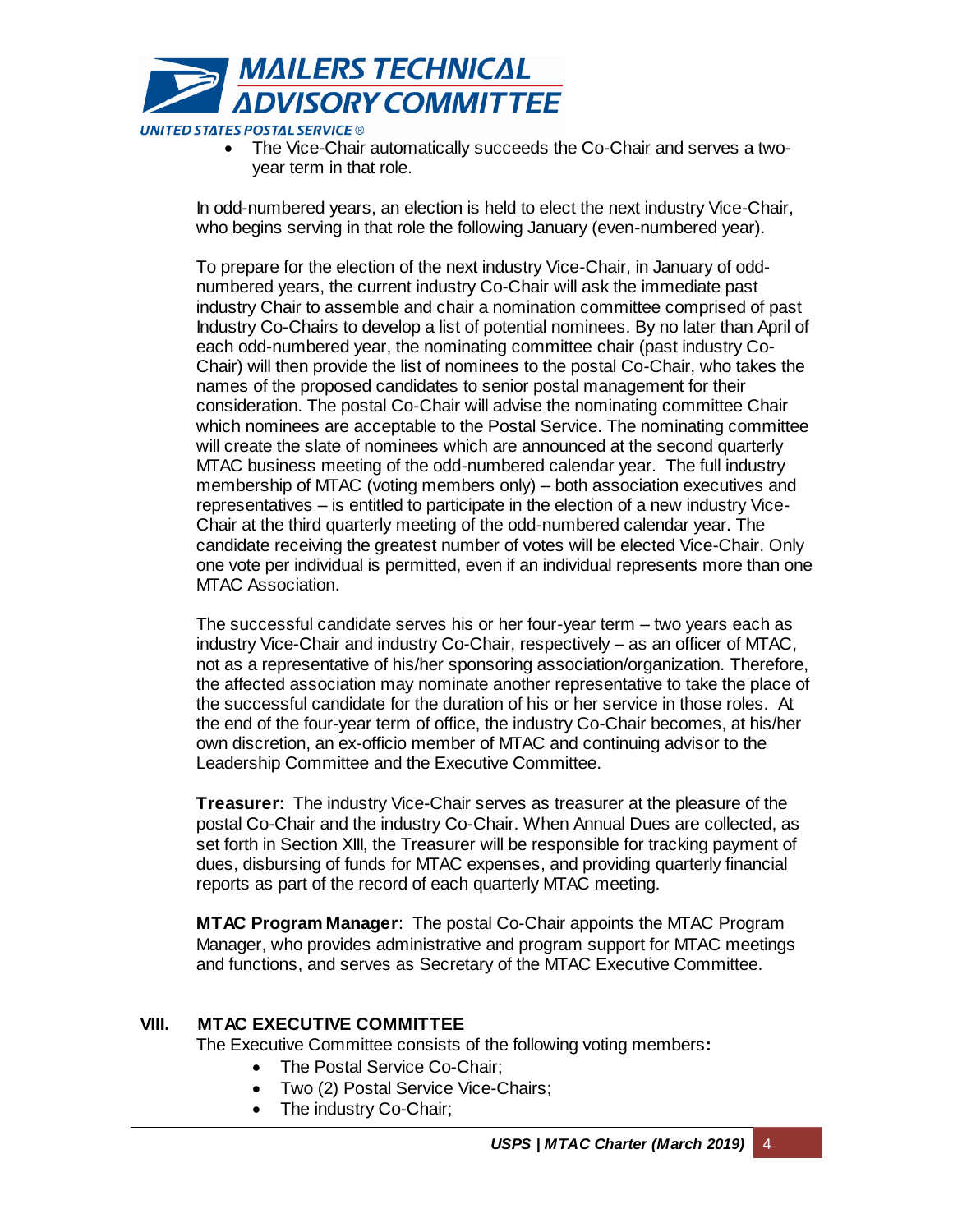

- The industry Vice-Chair:
- The immediate past industry Co-Chair, and
- The MTAC Program Manager (Postal Service)

The Executive Committee convenes by phone or in person at least once a month to discuss MTAC-related matters. The Executive Committee may conduct business at any time and location, and through any means of mutual communication deemed necessary and appropriate by the Co-Chairs. The Executive Committee acts on:

- Membership issues:
- Proposed MTAC meeting dates, and
- Proposed changes in policy, procedures, and functions of the full committee.

The Executive Committee oversees the activities of the Leadership Committee and determines the need for any changes in Leadership Committee make-up, process and/or structure. In the event an industry member of the Executive Committee or Leadership Committee is unable or unwilling to complete his/her established term of office, the Executive Committee may select an interim replacement and, if it is deemed necessary, may call for a special election.

If an elected MTAC Industry Leader (i.e., Immediate Past Co-Chair, Chair, Vice Chair, Class Leader or Focus Leader) experiences a personal or career change during their term, they are allowed to complete their term provided that they are interested to do so, and continue to participate in Quarterly MTAC meetings and other MTAC functions (e.g., WG, UG, TT calls/meetings).

The timeframe for removal from the elected position is at the sole discretion of the MTAC Executive Committee.

All actions and decisions of the Executive Committee shall be determined by majority vote of its members. No vote shall be taken without a quorum. A quorum shall exist if there are three (3) or more Postal Service Committee members and two (2) or more industry Committee members present and participating in the vote.

## **IX. ADDITION AND RELEASE OF MEMBERS**

The Executive Committee is responsible for approving additions to and release from MTAC membership. MTAC membership is open to mailer associations and other associations/organizations related to the mailing industry. Approval for membership is at the sole discretion of the MTAC Executive Committee. (See Section III of this Charter.)

## **Addition**

In considering new member associations/organizations, the Executive Committee determines, in its sole discretion, whether a proposed new member:

 Represents a significant part of the industry not currently well represented by current members; or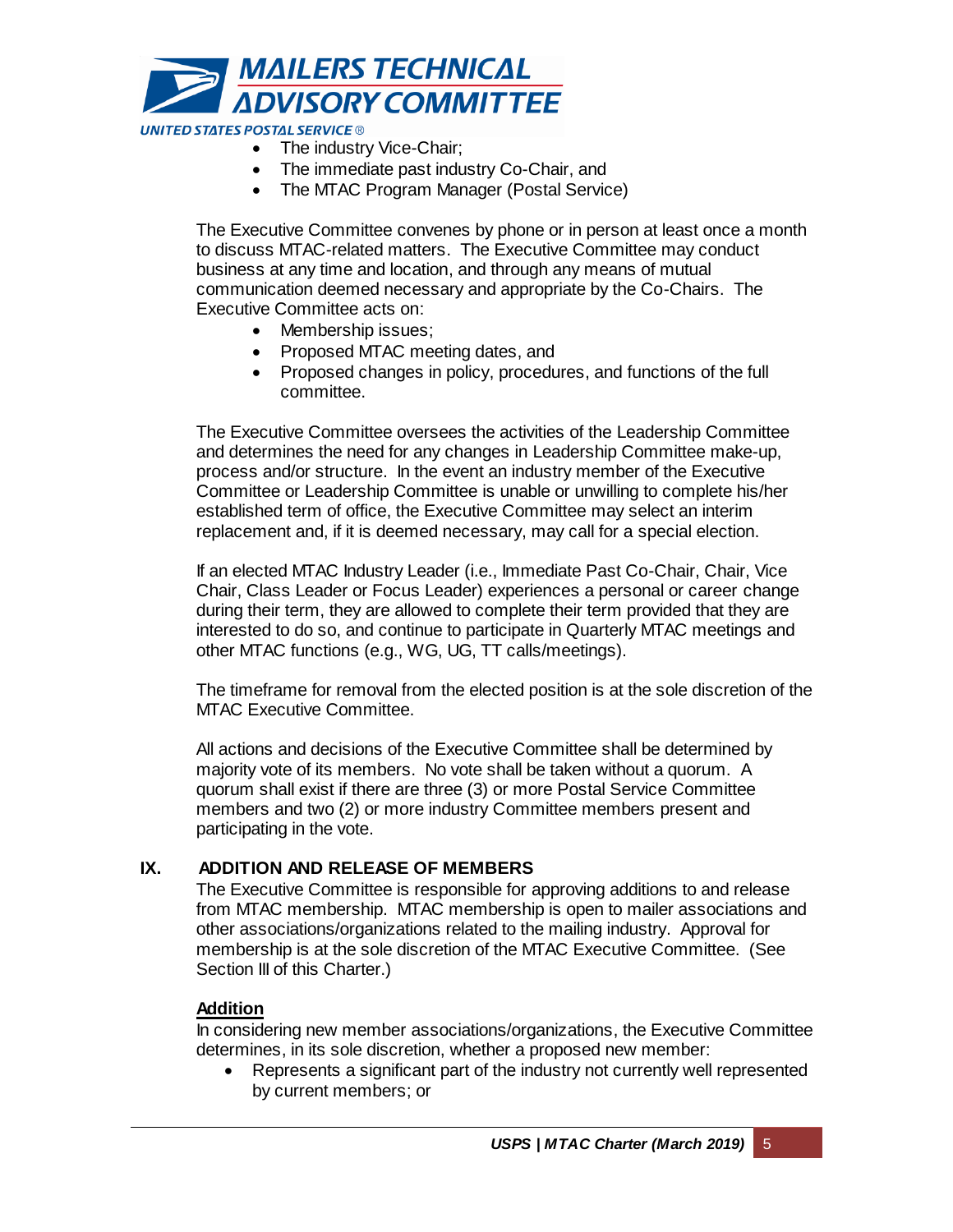

- Represents mailers who use classes of mail not used by current members; or
- Represents mailers with unique or special needs, requirements, or problems not well represented by current members; and
- Is likely to be a valuable, active member of MTAC.

MTAC membership criteria call for a prospective new member association/organization to in some way provide a different perspective than those provided by current members, and to be a potential source of significant new information, advice, and recommendations on matters concerning mailrelated products and services. Prospective member associations/organizations must meet all membership goals and criteria as determined by the Executive Committee in its sole discretion.

## **Release**

The Executive Committee may release from membership an MTAC member association/organization due to occurrence of any of the following:

- Dissolution of the association/organization;
- Member association/organization's voluntary request for removal;
- Failure of the association/organization to appoint a representative(s) to MTAC:
- Failure of the association/organization's appointed representative(s) to attend MTAC meetings on a regular basis;
- Nonpayment of member's dues after two notices; or
- Such other criteria or factors as the Executive Committee, in its sole discretion, may identify as relevant.

When an association/organization is released from membership, its association executive/key contact and its named representative(s) must discontinue attending MTAC meetings. (See Sections V and VI of this Charter.)

# **X. LEADERSHIP COMMITTEE**

Among the most important functions of MTAC are the issue-focused work groups that are established, chartered and monitored by the MTAC Leadership Committee. The primary responsibility of the Leadership Committee is to manage the process and the activities of issue-focused Work Groups, Task Teams, and User Groups. Guidelines for the formation and practice of these groups are posted on the MTAC page of the PostalPro website at <https://postalpro.usps.com/mtac>.

The Leadership Committee is comprised of the members of the Executive Committee (see Section VII of this Charter); industry Focus Area leaders, and Class Leaders who are elected by MTAC member associations' executives and representatives (excluding non-voting members), and Officers of the Postal Service who have been selected by Postal Service senior management on the basis of their functional roles and expertise. This Committee formally meets at least once each quarter in connection with quarterly MTAC meetings, but may meet and work at any time, utilizing any method of communication the Co-Chairs agree is necessary and convenient.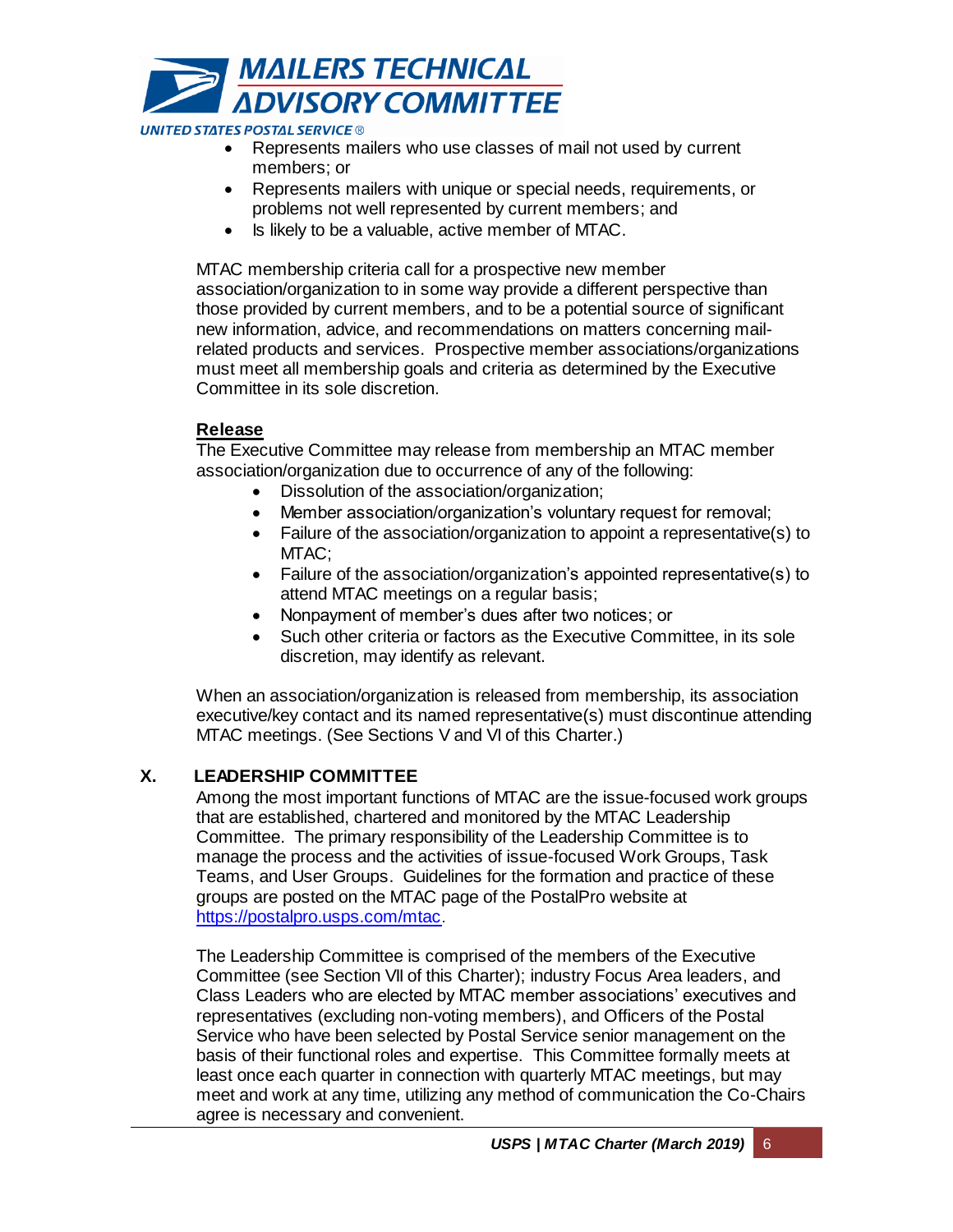

Industry Focus Area leaders on the Leadership Committee are generally elected to represent a particular *product* or *service* category for a two-year term and the Class leaders represent a particular class of mail (i.e. First –Class, Periodicals, etc.) for a two-year term. The industry Vice-Chair will request nominations for these positions from the industry membership (excluding non-voting members) by no later than mid-September of odd-numbered years. Elections will be held at MTAC's fall meeting (usually in November), and the first Leadership Committee meeting for newly-elected industry Focus Area leaders and Class leaders will correspond to MTAC's winter meeting (typically in February) in even-numbered years.

Industry Focus Area leaders and Class leaders may serve multiple terms if they are re-elected by the industry membership. An industry Focus Area leader or Class leader, who for any reason ceases to be a named representative of an MTAC member association/organization, may continue to serve in an industry Focus Area role or Class leader role to complete their elected term if they desire to do so and are approved by the MTAC EC. Focus Area or Class leaders completing their elected term are not eligible for re-election and are considered non-voting members, however, they may continue to attend and participate in the MTAC business meetings. The Association they represented may replace them as one of their three MTAC Representatives at their discretion.

Postal members of the Leadership Committee serve at the discretion of the Postal Service's senior management.

An ex-officio member of MTAC may run for and fulfill the role of a Class Leader or Focus Leader without obtaining an affiliation to an Association as one of their MTAC Representatives.

# **XI. RESPONSIBILITIES OF REPRESENTATIVES**

Each MTAC representative is required to:

- Communicate to his/her association's membership the major topics discussed, issues raised, and information shared in MTAC meetings to his/her association's members;
- Ensure that this information is disseminated to and, if appropriate, acted upon by his/her association's membership, and
- Solicit information and views from his/her association's members in order to provide the Postal Service with technical information, advice and recommendations from that membership; serve as a conduit for member feedback and ideas.
- Regularly attend quarterly MTAC meetings, and participate when appropriate/possible in Work Groups, Task Teams, and User Groups.

The Executive Committee may require the release of an industry representative and ask a member association/organization to replace him/her under certain circumstances, including when the industry representative:

• Misses multiple consecutive meetings;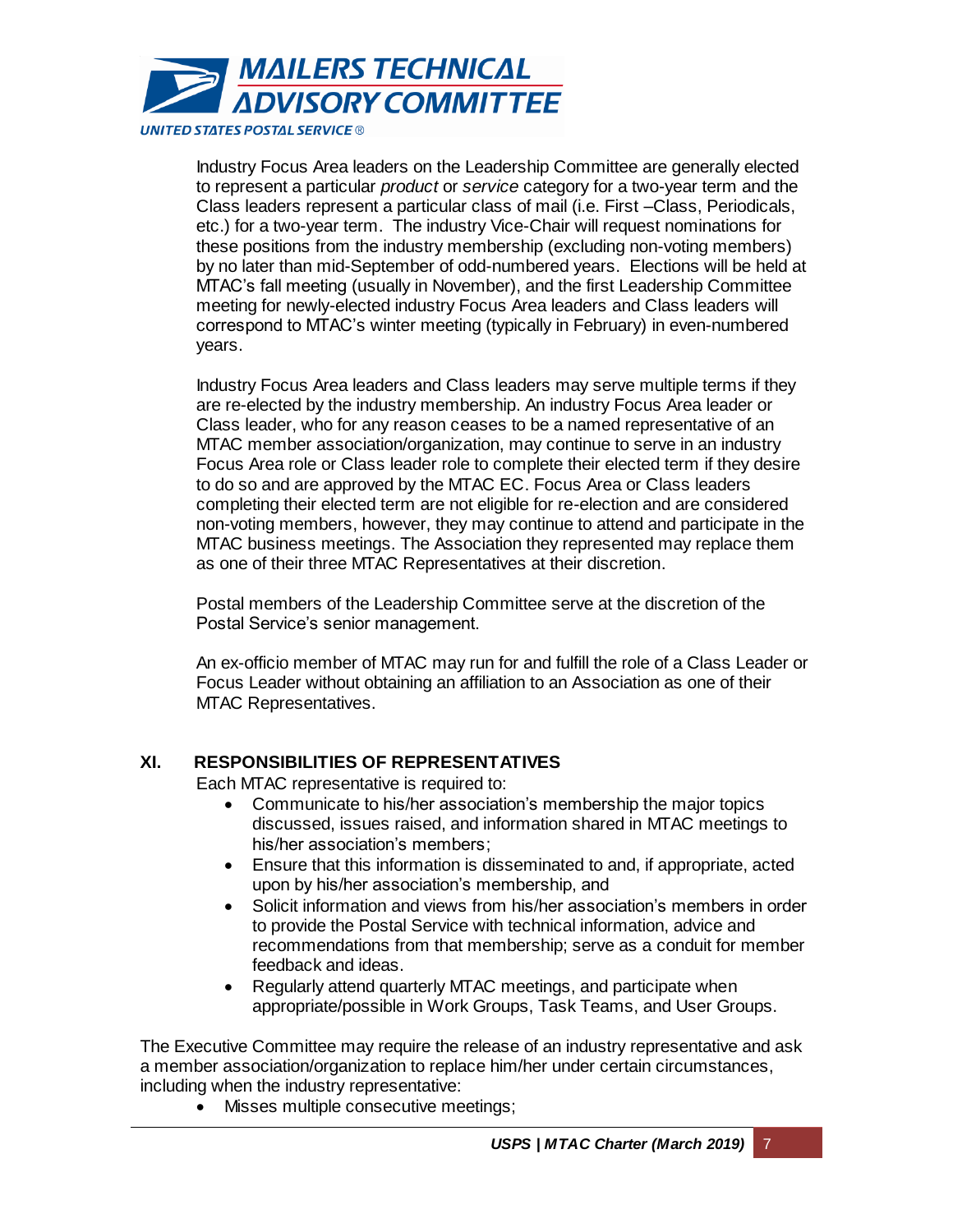

- Is no longer employed by a mailing industry stakeholder (pending a job search as a result of a merger, acquisition, or downsizing experience. The timeframe is at the discretion of the MTAC Executive Committee);
- In a non-MTAC forum, presents views as representing those of MTAC; this includes making representations to public, private or governmental groups, including but not limited to Postal Regulatory Commission commissioners or staff members;
- Improperly uses his/her position as an MTAC representative to seek action from or influence the actions of postal officials;
- Repeatedly represents his/her employer's interests in MTAC meetings rather than those of the MTAC member association/organization he/she represents, or
- When there exist other criteria or factors involving the representative and/or his/her employer or associated company/organization that the Executive Committee, in its sole discretion, may identify as relevant and significant.

# **XII. PARTICIPATION OF NON-MEMBERS**

# **MTAC Membership Assembly/Focus Group discussions**

Individuals who are not association executives or representatives of an MTAC member association/organization ("non-members") may attend the MTAC Membership Assembly meeting and/or MTAC Focus Group discussion sessions *only if*:

- A "Participant Form" has been timely submitted to the MTAC Program Manager by a member of the Leadership Committee or an MTAC member association's executive (forms are available at [https://postalpro.usps.com/mtac\)](https://postalpro.usps.com/mtac); and
- The Executive Committee has reviewed the Participant Form and approved the request, and
- No more than two (2) Participants sponsored by the member association requesting the current Participant have attended a quarterly MTAC meeting during the present calendar year.

MTAC member associations/organizations may sponsor no more than three Participants to attend MTAC meetings in any one calendar year (January – December). Accordingly, MTAC member associations may choose to:

- Sponsor three different Participants at one quarterly MTAC meeting;
- Sponsor two Participants at one quarterly meeting, and one Participant at another, or
- Sponsor a different Participant at each of three quarterly meetings.

The Participant Form requires the sponsor to explain how the sponsored individual's participation will help ensure representation of additional segments of the mailing industry and/or user value chain in MTAC discussions. Both sponsors and proposed Participants are notified of the Executive Committee's decision prior to the meeting in question. Additional information can be found in the MTAC Membership Guide at<https://postalpro.usps.com/node/1060>